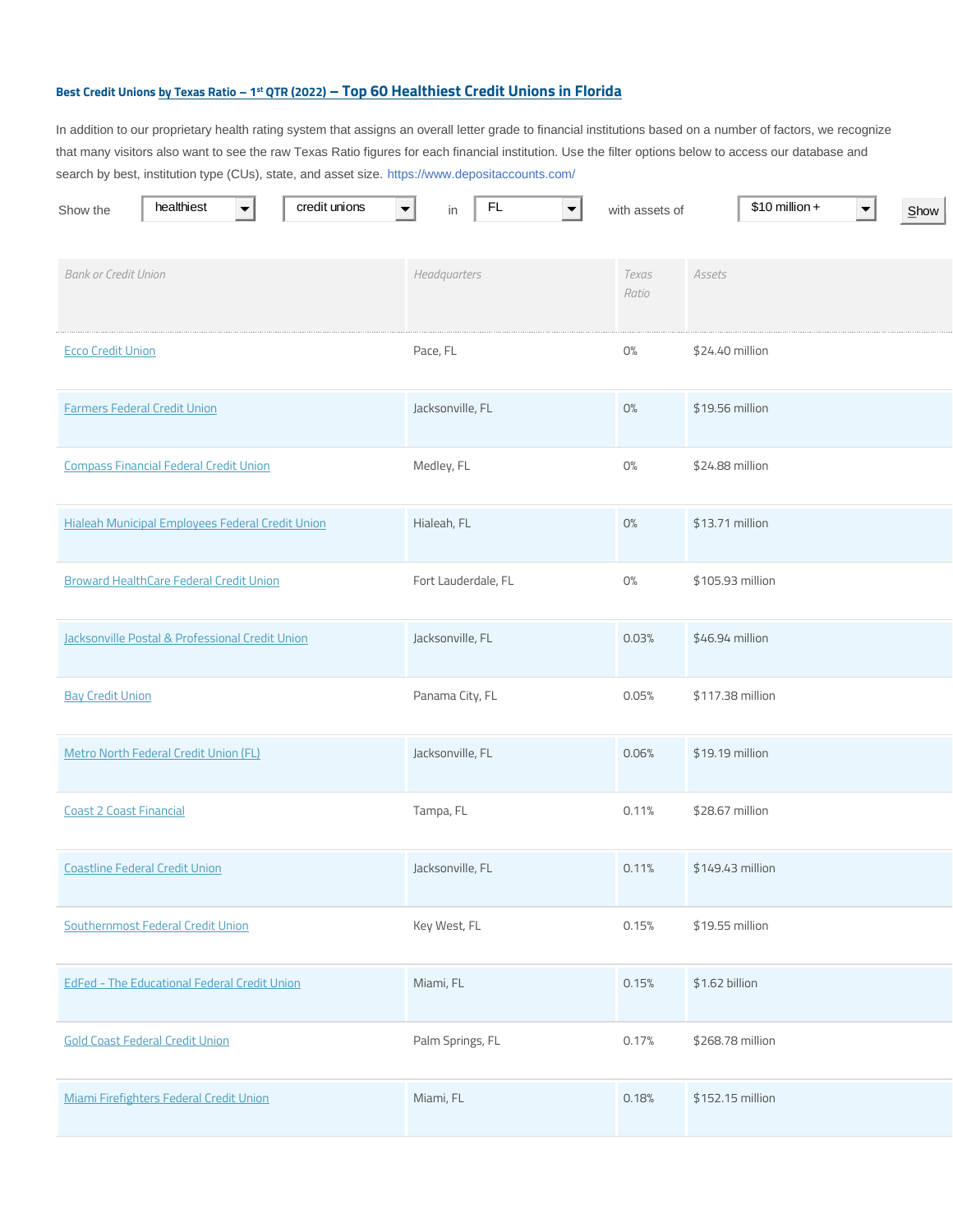| <b>Monroe County Teachers Federal Credit Union</b> | Key West, FL           | 0.2%  | \$26.10 million  |
|----------------------------------------------------|------------------------|-------|------------------|
| United Police Federal Credit Union                 | Miami, FL              | 0.2%  | \$55.21 million  |
| <b>First Choice Credit Union (FL)</b>              | West Palm Beach, FL    | 0.21% | \$152.50 million |
| <b>Insight Credit Union</b>                        | Winter Springs, FL     | 0.22% | \$702.80 million |
| <b>Community Credit Union (FL)</b>                 | Rockledge, FL          | 0.24% | \$1.06 billion   |
| Jacksonville Firemen's Credit Union                | Jacksonville, FL       | 0.24% | \$44.87 million  |
| <b>Pinellas Federal Credit Union</b>               | Largo, FL              | 0.25% | \$166.14 million |
| University CU (FL)                                 | Miami, FL              | 0.27% | \$268.16 million |
| <b>Velocity Community Credit Union</b>             | Palm Beach Gardens, FL | 0.3%  | \$485.82 million |
| Miami Federal Credit Union                         | Miami, FL              | 0.3%  | \$43.18 million  |
| <b>Guardians Credit Union</b>                      | West Palm Beach, FL    | 0.3%  | \$313.33 million |
| <b>Memorial Employees Federal Credit Union</b>     | Hollywood, FL          | 0.32% | \$94.12 million  |
| Pompano Beach Emp. Credit Union                    | Pompano Beach, FL      | 0.36% | \$28.19 million  |
| San Antonio Citizens Federal Credit Union          | San Antonio, FL        | 0.49% | \$344.22 million |
| Florida West Coast Credit Union                    | Brandon, FL            | 0.49% | \$129.81 million |
| <b>JM Associates Federal Credit Union</b>          | Jacksonville, FL       | 0.51% | \$174.17 million |
| <b>Tyndall Federal Credit Union</b>                | Panama City, FL        | 0.51% | \$2.06 billion   |
| <b>Publix Employees Federal Credit Union</b>       | Lakeland, FL           | 0.51% | $$1.44$ billion  |
| <b>Eglin Federal Credit Union</b>                  | Fort Walton Beach, FL  | 0.54% | \$2.81 billion   |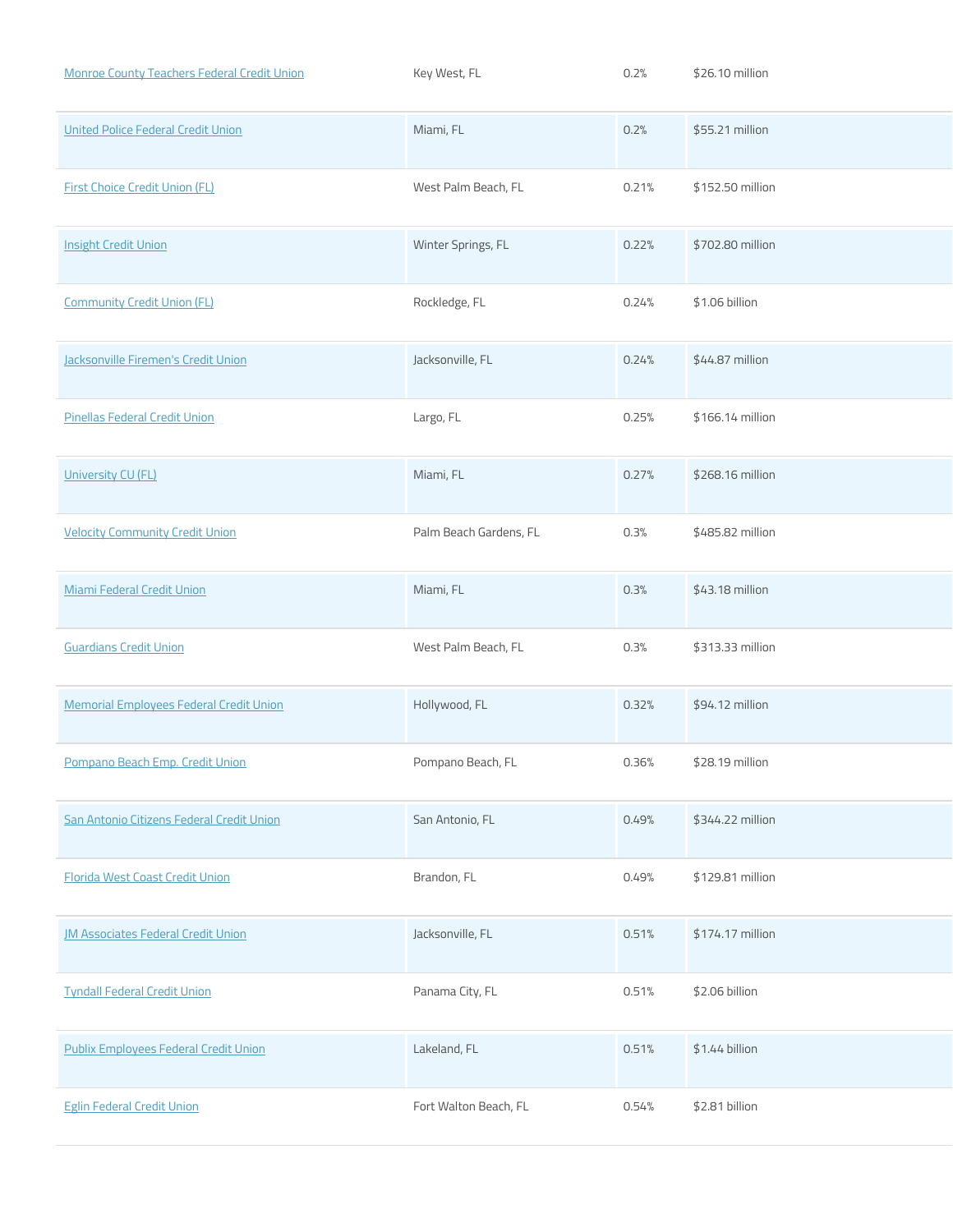| South Atlantic Federal Credit Union             | Boca Raton, FL        | 0.54% | \$19.95 million  |
|-------------------------------------------------|-----------------------|-------|------------------|
| <b>Jackson County Teachers Credit Union</b>     | Marianna, FL          | 0.55% | \$41.65 million  |
| Panhandle Credit Union                          | Panama City, FL       | 0.58% | \$299.47 million |
| <b>JetStream Federal Credit Union</b>           | Miami Lakes, FL       | 0.58% | \$249.65 million |
| <b>Fairwinds Credit Union</b>                   | Orlando, FL           | 0.58% | \$4.16 billion   |
| <b>FiCare</b>                                   | Tampa, FL             | 0.59% | \$58.59 million  |
| Dade County Federal Credit Union                | Doral, FL             | 0.64% | \$1.16 billion   |
| <b>Coral Community Federal Credit Union</b>     | Ft Lauderdale, FL     | 0.67% | \$44.74 million  |
| <b>Launch Credit Union</b>                      | Merritt Island, FL    | 0.68% | \$1.13 billion   |
| <b>Financial Educators Federal Credit Union</b> | Daytona Beach, FL     | 0.72% | \$24.27 million  |
| <b>MIDFLORIDA Credit Union</b>                  | Lakeland, FL          | 0.76% | \$6.52 billion   |
| My Healthcare Federal Credit Union              | Gainesville, FL       | 0.79% | \$33.68 million  |
| <b>Power Financial Credit Union</b>             | Pembroke Pines, FL    | 0.87% | \$960.98 million |
| <b>My Pensacola Credit Union</b>                | Pensacola, FL         | 0.94% | \$87.36 million  |
| <b>Harvesters Credit Union</b>                  | Cantonment, FL        | 0.95% | \$268.36 million |
| <b>AdventHealth Credit Union</b>                | Altamonte Springs, FL | 0.96% | \$89.43 million  |
| <b>Brightstar Credit Union</b>                  | Sunrise, FL           | 0.99% | \$731.72 million |
| Suwannee River Federal Credit Union             | Live Oak, FL          | 1.03% | \$27.17 million  |
| <b>1st Street Credit Union</b>                  | Sarasota, FL          | 1.03% | \$41.76 million  |